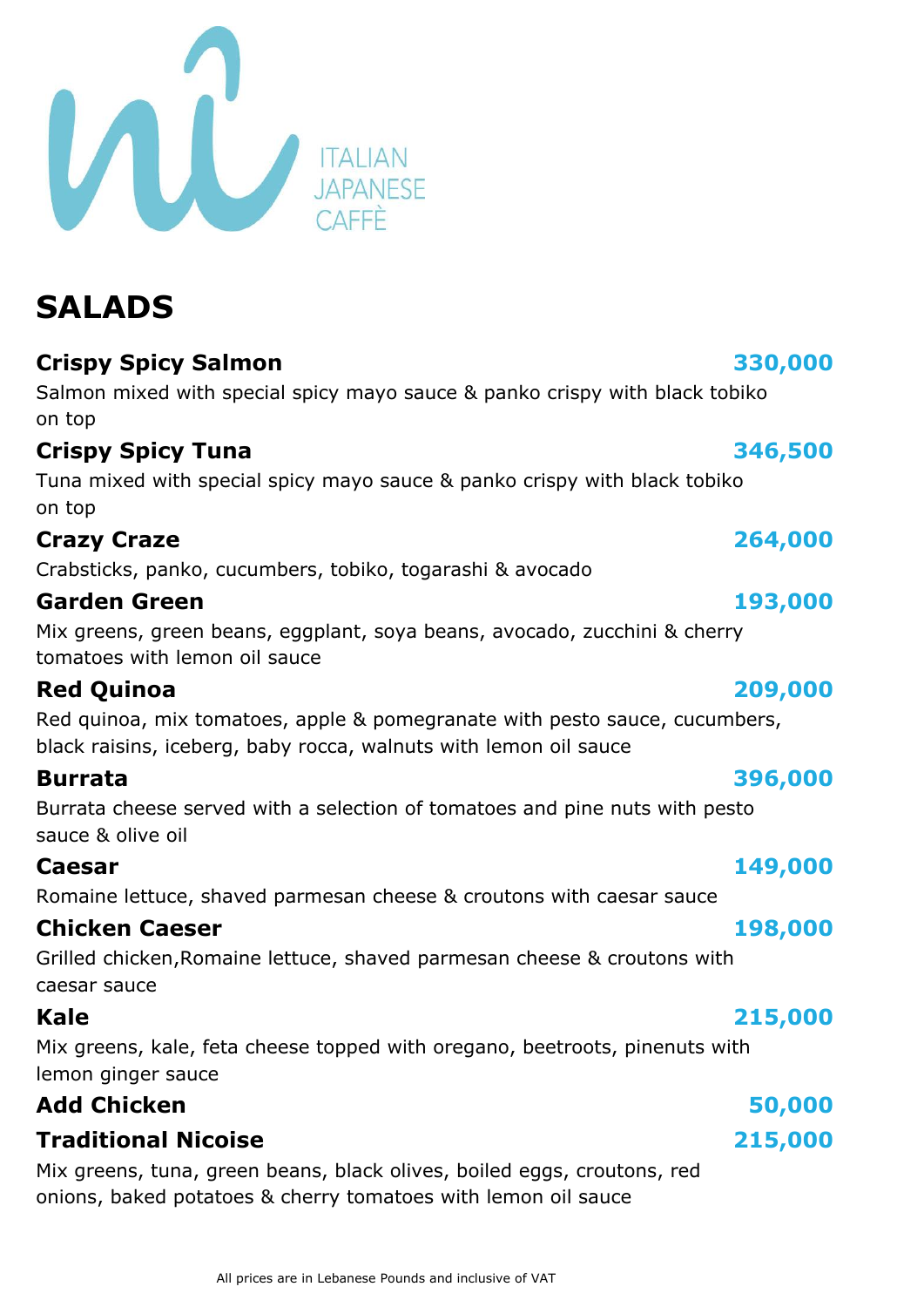| Shrimp                                                                                                                                                 | 297,000 |
|--------------------------------------------------------------------------------------------------------------------------------------------------------|---------|
| Mix greens, iceberg, avocado, grilled shrimps, cherry tomatoes & black                                                                                 |         |
| sesame seeds with lemon ginger sauce                                                                                                                   |         |
| <b>Build Your Own Salad</b>                                                                                                                            | 250,000 |
| <b>SOMETHING TO SHARE</b>                                                                                                                              |         |
| <b>Edamame</b>                                                                                                                                         | 115,000 |
| Boiled green soya beans served with sea salt                                                                                                           |         |
| <b>Spicy Edamame</b>                                                                                                                                   | 124,000 |
| Boiled green soya beans served with spicy sauce                                                                                                        |         |
| <b>Crispy Calamari</b>                                                                                                                                 | 308,000 |
| Drizzled with sweet chili sauce                                                                                                                        |         |
| <b>Eggplant Parmigiana</b>                                                                                                                             | 297,000 |
| <b>Poke Bowl</b>                                                                                                                                       | 330,000 |
| Choose your base Sushi rice crispy, quinoa & couscous or green salad, Four<br>kinds of fish, avocado, cherry tomatoes, edamame, sesame, nori, onions & |         |
| <b>Truffle Fries</b>                                                                                                                                   | 143,000 |
| Crispy coated fries with truffle mayo parmesan                                                                                                         |         |
| <b>Bresaola</b>                                                                                                                                        | 314,000 |
| Sliced layers of bresaola & parmesan, served with organic green mix &<br>cherry tomatoes with lemon sauce                                              |         |
| <b>Grilled Chicken Wings</b>                                                                                                                           | 198,000 |
| Flame grilled wings tossed with a tangy hot sauce                                                                                                      |         |
| <b>Rock Shrimp</b>                                                                                                                                     | 297,000 |
| Shrimps, served with rock shrimp sauce                                                                                                                 |         |
| <b>Soup Of The Day</b>                                                                                                                                 | 165,000 |
| <b>Zukury Salmon</b>                                                                                                                                   | 275,000 |
| Thin slices of salmon, coriander, togarashi, green chili, spring onions &<br>sesame seeds                                                              |         |
| <b>Salmon Tartar</b>                                                                                                                                   | 297,000 |
| A mix of fresh salmon & avocado marinated with zukury sauce                                                                                            |         |
| <b>Zukury Tuna</b>                                                                                                                                     | 297,000 |
| Thin slices of tuna, coriander, togarashi, green chili, spring onions &<br>sesame seeds                                                                |         |
| <b>Chicken Fingers</b>                                                                                                                                 | 198,000 |
| Battered chicken breast served with french fries                                                                                                       |         |
| <b>Baked Cheese Potato</b>                                                                                                                             | 138,000 |
| With sour cream & chives                                                                                                                               |         |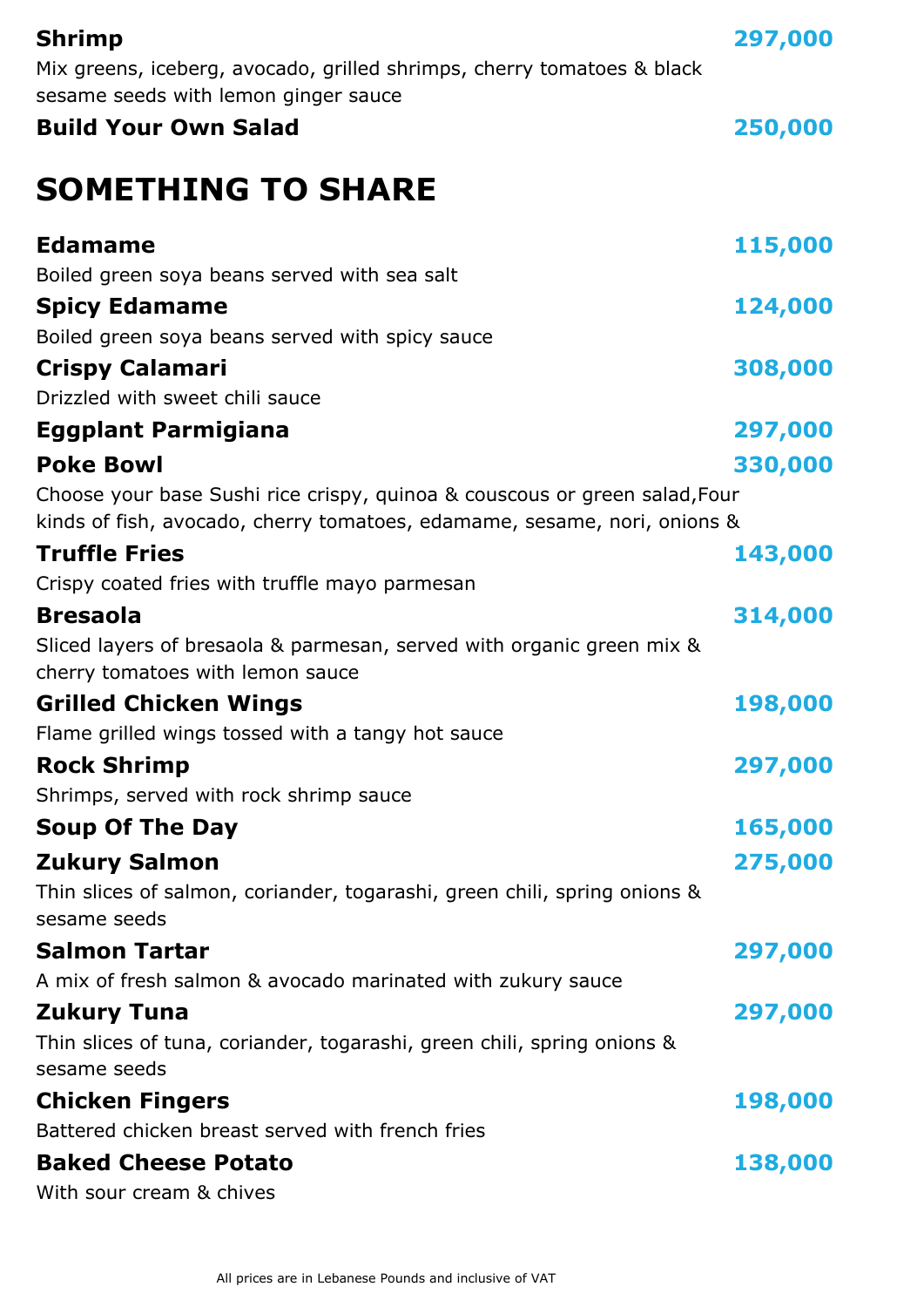| <b>Salmon Bites</b><br>A blend of fried fresh salmon, served with spicy mayo dip | 275,000 |
|----------------------------------------------------------------------------------|---------|
| <b>FLAT BREAD</b>                                                                |         |
| <b>Classic</b>                                                                   | 143,000 |
| Mixed tomatoes, basil, olive oil & garlic                                        |         |
| <b>Cheese Garlic Baguette</b>                                                    | 176,000 |
| Mixed cheese, jalape?o & garlic mayo sauce                                       |         |
| <b>Burrata Cheese</b>                                                            | 287,000 |
| Burrata cheese, mixed tomatoes, olive oil & garlic                               |         |
| <b>Smoked Salmon</b>                                                             | 363,000 |
| Salmon, capers, avocado sauce & citrus cream cheese                              |         |
| <b>Roast Beef</b>                                                                | 330,000 |
| Roast beef, rocket leaves, capers & pesto mayo sauce                             |         |
| <b>Mixed Focaccia</b>                                                            | 297,000 |
| Mixed selection of all four kinds of focacce                                     |         |
| <b>Piadina Bianca</b>                                                            | 143,000 |
| Rosemary, white sesame, oregano, olive oil                                       |         |

# **PASTA**

| 254,000                                                                     |
|-----------------------------------------------------------------------------|
|                                                                             |
| 353,000                                                                     |
|                                                                             |
| 341,000                                                                     |
| 242,000                                                                     |
| 248,000                                                                     |
| 254,000                                                                     |
| 254,000                                                                     |
| 188,000                                                                     |
| Choice of tagliatelle, penne, spaghetti with pomodoro, arrabbiata, pesto or |
| 287,000                                                                     |
|                                                                             |
| 254,000                                                                     |
|                                                                             |
|                                                                             |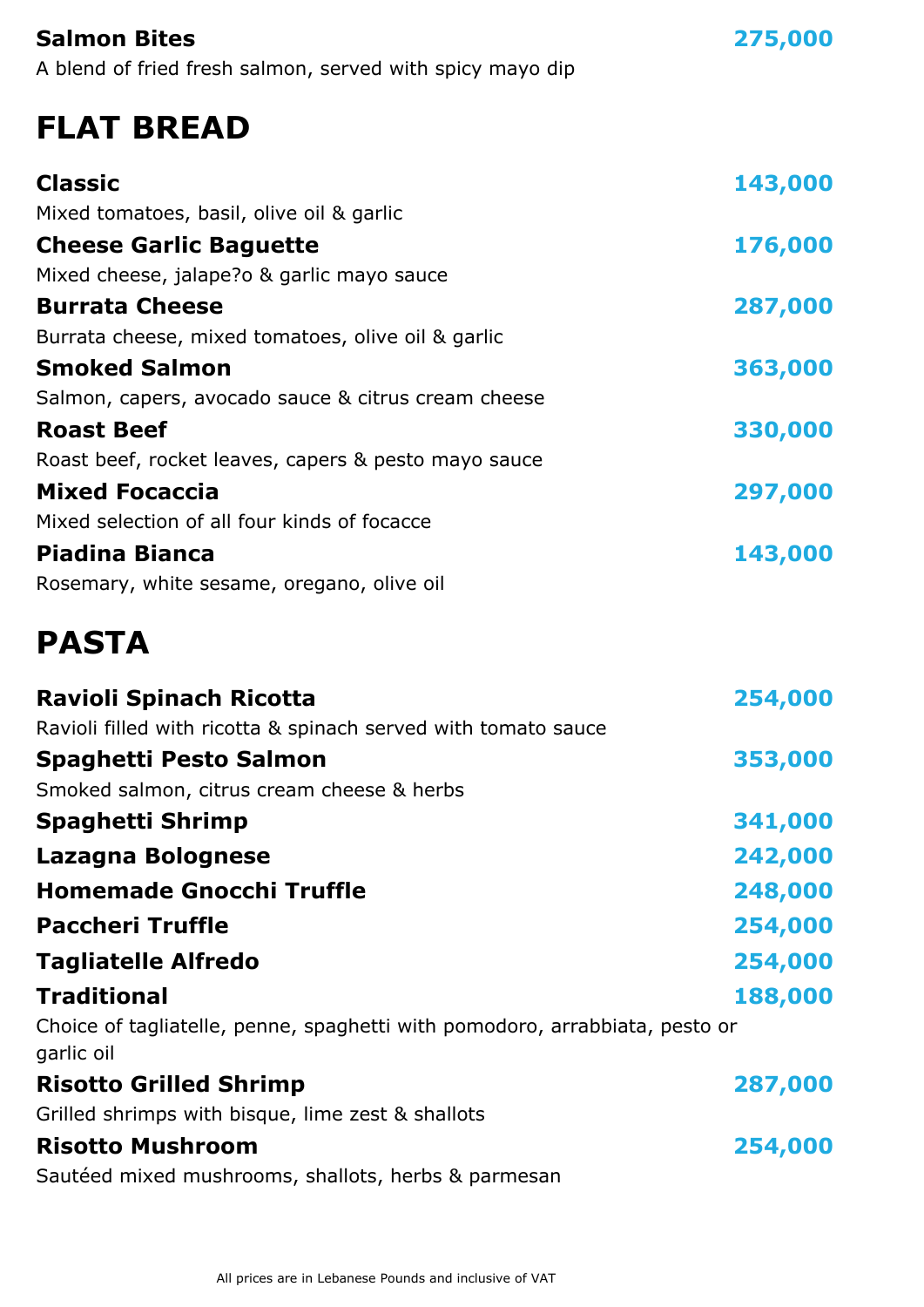| <b>Risotto with Lemon</b> |
|---------------------------|
|---------------------------|

### **Risotto with Lemon 231,000**

# **PIZZA**

| <b>Four Cheese</b>                                                                            | 281,000 |
|-----------------------------------------------------------------------------------------------|---------|
| Creamy sauce, mozzarella cheese, scamorza, gorgonzola & parmesan                              |         |
| Vegetarian                                                                                    | 215,000 |
| Tomato sauce, mozzarella cheese, parmesan, eggplant, zucchini, olives &<br>mushrooms          |         |
| <b>Salmon</b>                                                                                 | 363,000 |
| Creamy cheese, smoked salmon sliced, capers & dill                                            |         |
| <b>Margherita</b>                                                                             | 198,000 |
| Tomato sauce, mozzarella cheese, parmesan, fresh basil & oregano                              |         |
| <b>Greek</b>                                                                                  | 221,000 |
| Tomato sauce, cherry tomatoes, mix greens, feta cheese, red onions & olives                   |         |
| <b>Diavola</b>                                                                                | 264,000 |
| Tomato sauce, mozzarella cheese, parmesan & spicy pepperoni                                   |         |
| <b>Bresaola</b>                                                                               | 341,000 |
| Tomato sauce, mozzarella cheese, topped with bresaola beef, baby Rocca &<br>parmesan          |         |
| <b>Truffle</b>                                                                                | 297,000 |
| Truffle sauce, camembert cheese, parmesan & parsley                                           |         |
| <b>Ricardo</b>                                                                                | 264,000 |
| Creamy sauce, grilled turkey , mozzarella cheese, parmesan, red onions,<br>mushrooms & chives |         |
| <b>Skinny Roast beef</b>                                                                      | 353,000 |
| Roast beef, rocket leaves, pesto mayo sauce & capers                                          |         |
| <b>Skinny Smoked salmon</b>                                                                   | 374,000 |
| Smoked salmon, sour cream, capers, lemon slices & dill                                        |         |
| <b>Skinny Bresaola</b>                                                                        | 363,000 |
| Bresaola, rocket leaves, parmesan & truffle oil                                               |         |
| <b>WOK FRIED NOODLES</b>                                                                      |         |
|                                                                                               |         |

| <b>Wok Beef</b>             | 275,000 |
|-----------------------------|---------|
| <b>Wok Chicken</b>          | 254,000 |
| <b>Wok Shrimp</b>           | 287,000 |
| <b>Nutty Peanut Noodles</b> | 264,000 |
|                             |         |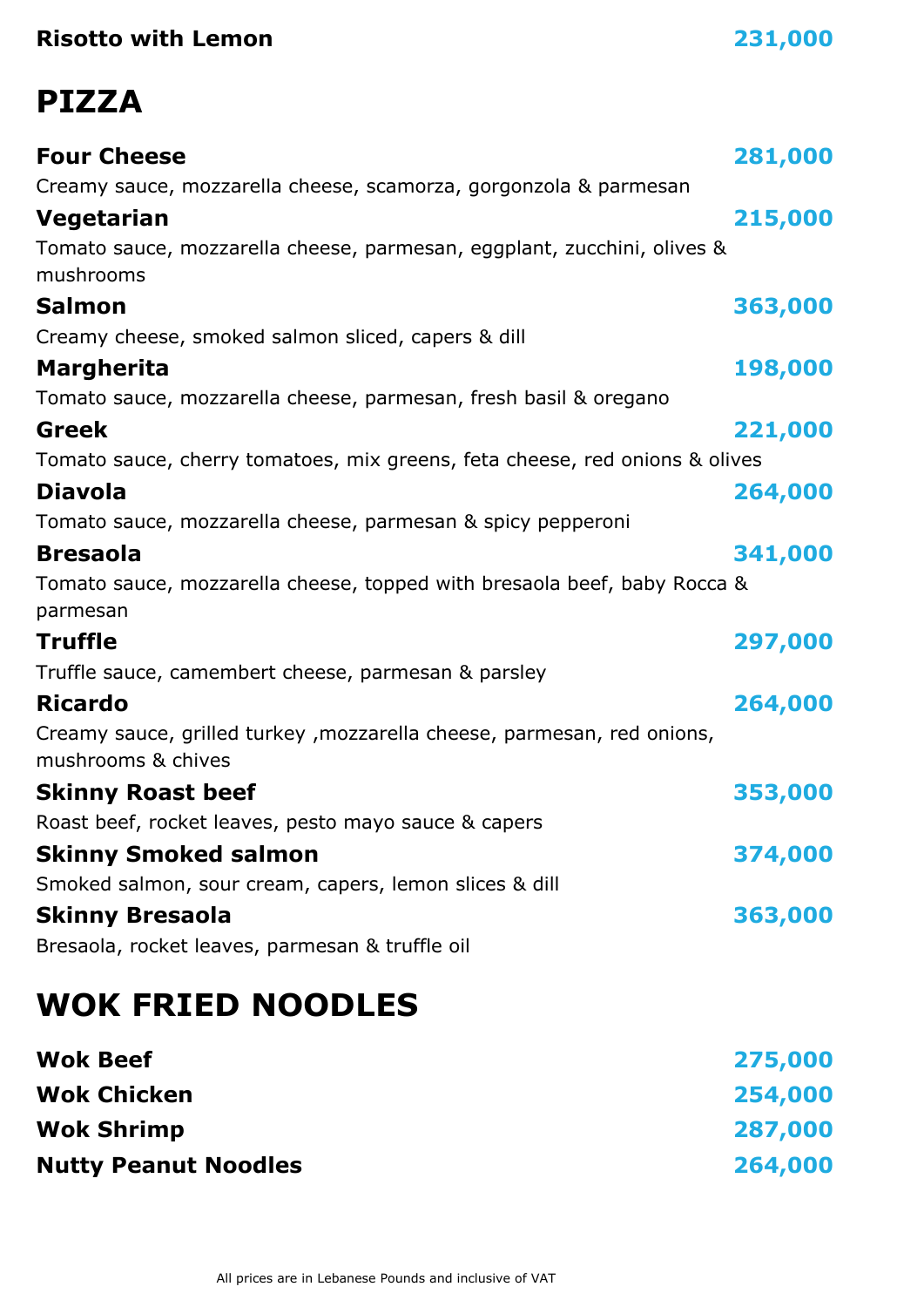### **Wok Vegetables 248,000**

# **BURGER**

| <b>Beef</b>                                                                                                               | 242,000 |
|---------------------------------------------------------------------------------------------------------------------------|---------|
| Premium beef served with tomato, lettuce, pickles & onions with cocktail<br>sauce                                         |         |
| <b>Chicken</b>                                                                                                            | 237,000 |
| Grilled chicken breast served with tomato, lettuce & pickles with garlic<br>mayo sauce                                    |         |
| <b>Fish</b>                                                                                                               | 264,000 |
| Battered fish filet, rocket salad & tomato with pesto mayo sauce                                                          |         |
| <b>Swiss Mushroom</b>                                                                                                     | 275,000 |
| Premium beef served with Swiss cheese, lettuce, pickles & mushroom sauce                                                  |         |
| <b>Korean</b>                                                                                                             | 242,000 |
| Battered chicken breast served with onions, pickles & coleslaw with spicy<br>Korean sauce                                 |         |
| <b>Beef Mozzarella</b>                                                                                                    | 292,000 |
| Premium beef served with fried mozzarella cheese, rocca, pesto mayo &<br>tomato sauce Served with French fries & coleslaw |         |
| add cheddar cheese                                                                                                        | 30,000  |
| <b>GRILL</b>                                                                                                              |         |
| <b>Grilled Hot Dog</b>                                                                                                    | 226,000 |
| Beef sausage, Nî hot dog sauce, jalape?o, home fried onions, sweet relish &<br>French fries                               |         |
| <b>Steak &amp; Fries</b>                                                                                                  | 528,000 |
| With your choice of one side dish                                                                                         |         |
| <b>Robata Grilled Chicken</b>                                                                                             | 308,000 |
| <b>Tomahawk Beef 100 grs</b>                                                                                              | 330,000 |
| With your choice of two side dishes                                                                                       |         |
| <b>Beef Kamikaze</b>                                                                                                      | 528,000 |
| Grilled Australian beef served with potato wedges                                                                         |         |
| <b>Grilled Sea Bream</b>                                                                                                  | 480,000 |
| With your choice of one side dish                                                                                         |         |
| <b>Grilled Salmon Teriyaki</b>                                                                                            | 523,000 |
| With your choice of one side dish                                                                                         |         |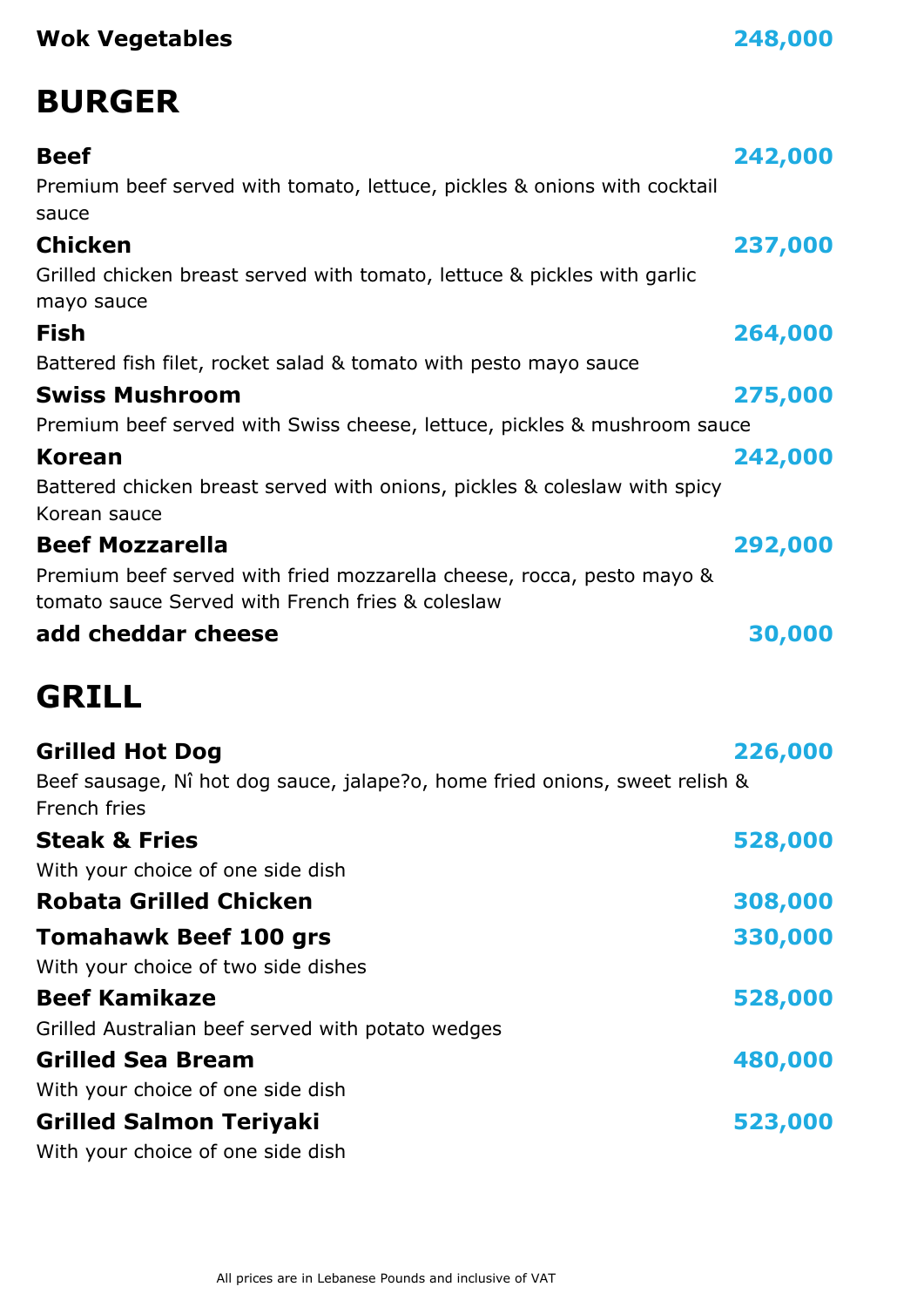| <b>Fish &amp; Chips</b>                                              | 452,000 |
|----------------------------------------------------------------------|---------|
| <b>Chicken Schnitzel</b>                                             | 308,000 |
| With your choice of one side dish                                    |         |
| <b>Sweet &amp; Sour Crispy Prawns</b>                                | 363,000 |
| Served with steamed white rice                                       |         |
| <b>Crunchy Chicken Basket</b>                                        | 308,000 |
| Battered chicken breast served with stir-fried rice with spicy sauce |         |
| add sauce pepper                                                     | 23,000  |
| add sauce mushroom                                                   | 23,000  |
| add sauce Spicy beef                                                 | 23,000  |
| <b>SIDE DISHES</b>                                                   |         |
| <b>French Fries</b>                                                  | 72,000  |
| <b>Grilled Broccoli</b>                                              | 132,000 |
| With Asian wok sauce & roasted cashew nuts                           |         |
| <b>Mashed Potato</b>                                                 | 76,000  |
| With crispy fried garlic                                             |         |
| <b>Potato Wedges</b>                                                 | 72,000  |
| <b>Sautéed Vegetables</b>                                            | 99,000  |
| <b>Steamed White Rice</b>                                            | 77,000  |
| <b>Sushi Rice</b>                                                    | 77,000  |
| <b>NIGIRI</b>                                                        |         |
| 2 pcs                                                                |         |
| <b>Shake</b>                                                         | 145,000 |
| <b>Maguro</b>                                                        | 145,000 |
| <b>Ebi</b>                                                           | 145,000 |
| Kani                                                                 | 134,000 |
| <b>Hammour</b>                                                       | 134,000 |
| <b>SASHIMI 3 PCS</b><br>3 pcs                                        |         |

**Shake** 145,000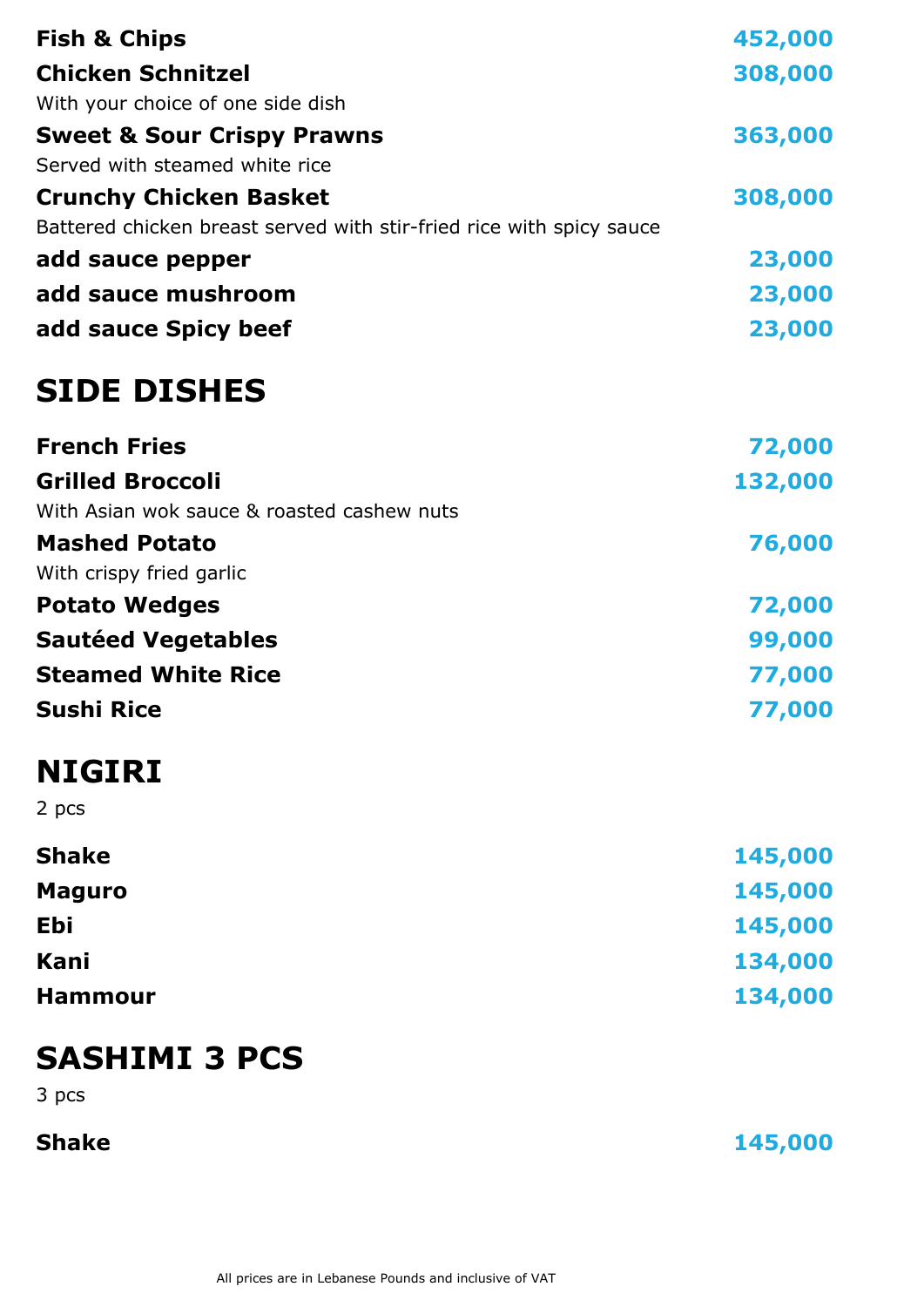| <b>Maguro</b>                                  | 145,000 |
|------------------------------------------------|---------|
| Ebi                                            | 145,000 |
| Kani                                           | 134,000 |
| <b>Hammour</b>                                 | 134,000 |
| <b>TEMAKI</b>                                  |         |
| <b>Crunchy Spicy Salmon</b>                    | 150,000 |
| <b>Crunchy Spicy Tuna</b>                      | 150,000 |
| <b>Shrimp Tempura Temaki</b>                   | 137,000 |
| <b>Crispy Crazy</b>                            | 132,000 |
| <b>HOSO MAKI</b>                               |         |
| 4 pcs                                          |         |
| <b>Shake Maki</b>                              | 132,000 |
| Nori outside, salmon inside                    |         |
| <b>Maguro Maki</b>                             | 143,000 |
| Nori outside, tuna inside                      |         |
| <b>Ebi Maki</b>                                | 132,000 |
| Nori outside, cucumber & steamed shrimp inside |         |
| <b>Kani Maki</b>                               | 132,000 |
| Nori outside, crab sticks with cucumber inside |         |
| <b>Avocado Maki</b>                            | 122,000 |
| Nori outside, fresh avocado inside             |         |
| Katsu Kappa                                    | 110,000 |
| Nori outside, cucumber inside                  |         |
| <b>Spicy Salmon Maki</b>                       | 150,000 |
| Nori outside, salmon & spicy mayo inside       |         |
| <b>Spicy Tuna Maki</b>                         | 150,000 |
| Nori outside, tuna & spicy mayo inside         |         |

# **URA MAKI**

4 pcs

### **Crispy California**

Crispy outisde, crab sticks, cucumber &avocado inside

 **155,000**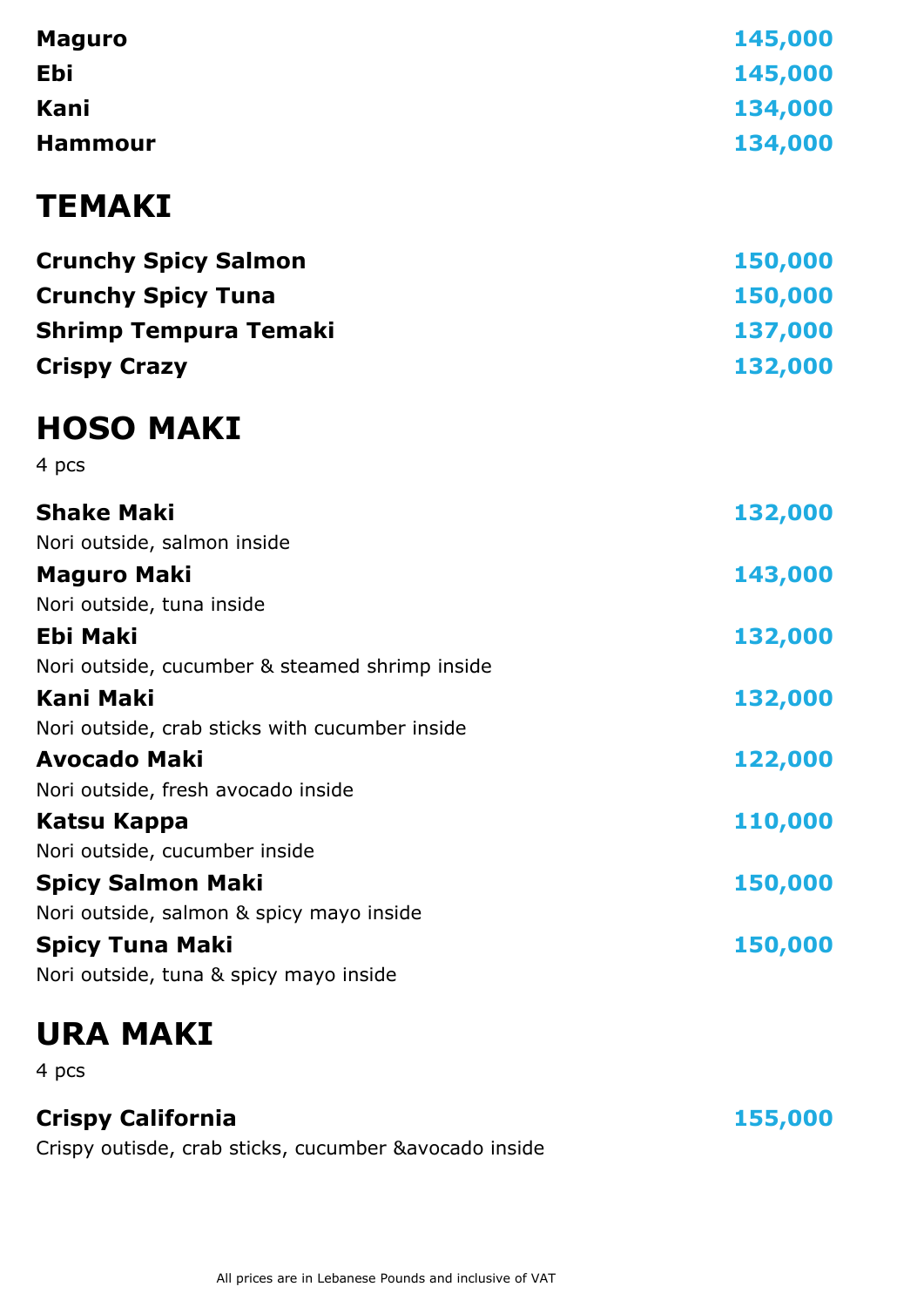| <b>Sesame California</b><br>Sesame outisde, crab sticks, cucumber & avocado inside                              | 172,000 |
|-----------------------------------------------------------------------------------------------------------------|---------|
| <b>Crispy Crazy</b>                                                                                             | 198,000 |
| Crispy outside, crab, mixed vegetables & tobiko inside, with crazy mix on                                       |         |
| the top                                                                                                         |         |
| <b>Panko Shrimp</b>                                                                                             | 143,000 |
| Panko outside, breaded shrimp inside with sakana sauce on top                                                   |         |
| <b>Shrimp Jalapeno</b>                                                                                          | 242,000 |
| Crispy outside, shrimp, togarashi, tobiko& mayo inside served with jalape?o<br>& shrimps on top                 |         |
| <b>Caterpillar</b>                                                                                              | 155,000 |
| Avocado outside, breaded shrimp & fresh asparagus inside                                                        |         |
| <b>Cheesy Maki</b>                                                                                              | 198,000 |
| Salmon wrap, cucumber & cream cheese                                                                            |         |
| <b>Fresh Salmon</b>                                                                                             | 198,000 |
| Salmon outside, salmon & avocado inside                                                                         |         |
| <b>Spicy Salmon Roll</b>                                                                                        | 198,000 |
| Togarashi outside, salmon, mayo, rayu & togarashi inside                                                        |         |
| <b>Spicy Tuna Roll</b>                                                                                          | 198,000 |
| Togarashi outside & spicy tuna inside                                                                           |         |
| <b>Angel Maki</b>                                                                                               | 143,000 |
| Shrimp, tuna, crabsticks with avocado mix                                                                       |         |
| <b>Selfie Maki</b>                                                                                              | 198,000 |
| Avocado wrap with salmon, shrimp & crabsticks inside with teriyaki sauce                                        |         |
| <b>Crocodile Maki</b>                                                                                           | 172,000 |
| Crispy underneath & coriander with spring onions outside, tuna, white fish,<br>crabsticks & black tobiko inside |         |
| <b>Crackling Hammour</b>                                                                                        | 155,000 |
| Hammour tempura, avocado, togarashi with coriander & sakana sauce                                               |         |
| <b>Salmon Skin</b>                                                                                              | 172,000 |
| Sesame outside, teriyaki salmon & fried salmon skin inside                                                      |         |
| <b>Red Snow</b>                                                                                                 | 172,000 |
| Hammour tempura, crab, spicy tuna & avocado                                                                     |         |
| <b>Twin Roll</b>                                                                                                | 198,000 |
| Tobiko outside, salmon, mayo, taco bread & spring onions inside                                                 |         |
| <b>Maksushi</b>                                                                                                 | 342,000 |
| Panko outside, raw scallop inside topped with grilled salmon & teriyaki<br>sauce                                |         |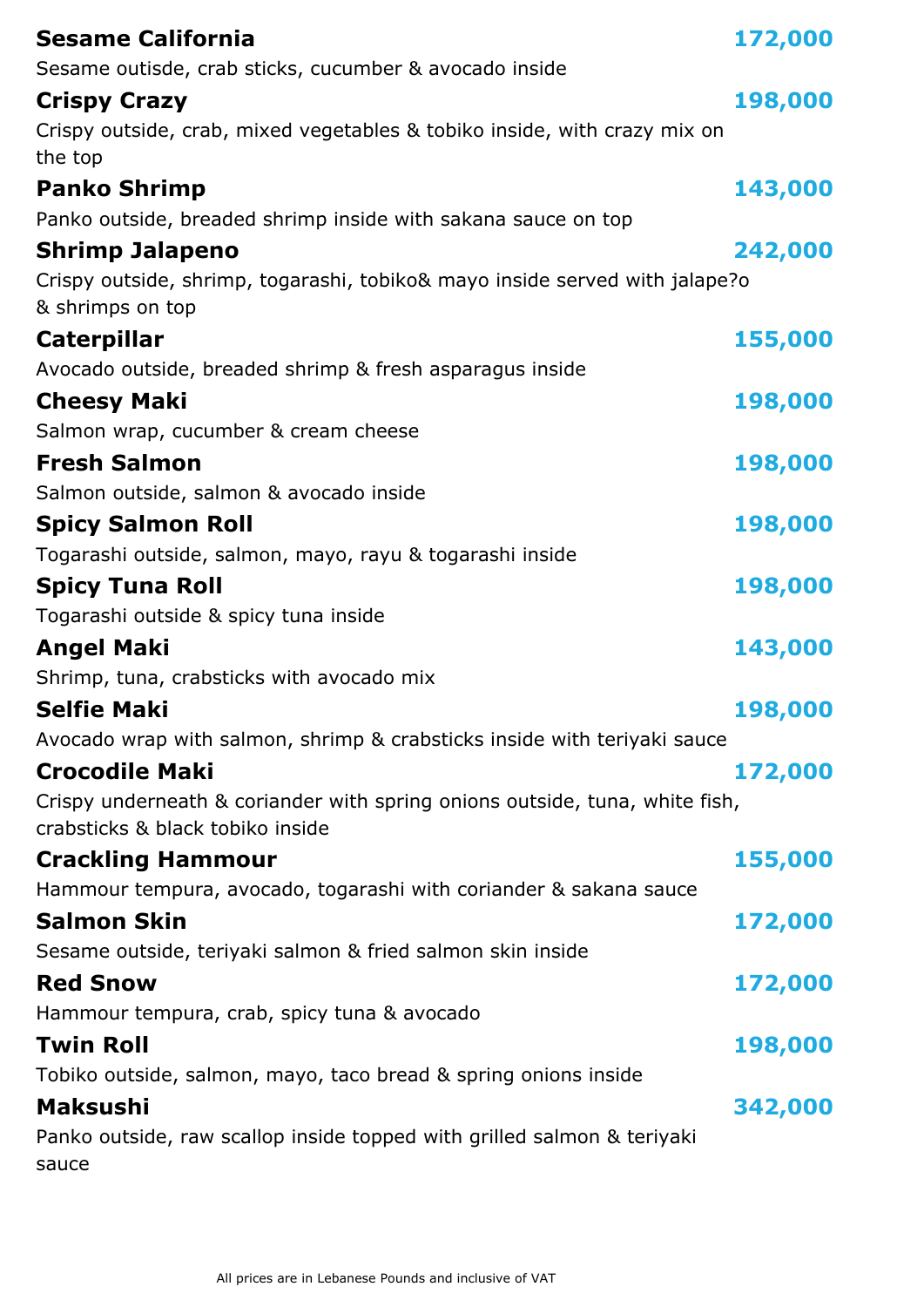| <b>Salmon Dragon</b> |
|----------------------|
|----------------------|

Panko outside , salmon, avocado & cream cheese inside topped with truffle teriyaki sauce

 **23,000**

 **330,000**

# **NI CITY BREAKFAST**

| <b>Eggs Your Way</b>                                                                                                                          | 66,000  |
|-----------------------------------------------------------------------------------------------------------------------------------------------|---------|
| Poached, scrambled or sunny side up served with veggies                                                                                       |         |
| <b>Omelette</b>                                                                                                                               | 66,000  |
| Regular served with veggies                                                                                                                   |         |
| <b>Ham Omelette</b>                                                                                                                           | 77,000  |
| served with veggies                                                                                                                           |         |
| <b>Cheese Omelette</b>                                                                                                                        | 77,000  |
| served with veggies                                                                                                                           |         |
| <b>Spinach Omelette</b>                                                                                                                       | 83,000  |
| served with veggies                                                                                                                           |         |
| <b>Truffle Omelette</b>                                                                                                                       | 89,000  |
| served with veggies                                                                                                                           |         |
| <b>Eggs Benedict</b>                                                                                                                          | 116,000 |
| Poached soft eggs & grilled turkey ham, with Tangy Hollandaise sauce                                                                          |         |
| <b>Scrambled Eggs with Smoked Salmon</b>                                                                                                      | 193,000 |
| Scottish smoked salmon & scrambled eggs                                                                                                       |         |
| <b>Healthy Snacks</b>                                                                                                                         | 116,000 |
| Combination of honey yogurt, fresh fruit salad & granola                                                                                      |         |
| <b>Cheese Platter</b>                                                                                                                         | 215,000 |
| Selection of five cheese cuts: Parmesan, gorgonzola, scamorza, cheddar &<br>camembert served with fig jam & bread basket                      |         |
| <b>Beirut</b>                                                                                                                                 | 127,000 |
| Labneh balls, grilled halloumi cheese, olives, veggies, mini zaatar &<br>cheese dough with choice of an American coffee or fresh orange juice |         |
| Oslo                                                                                                                                          | 182,000 |
| Smoked salmon, citrus cream cheese & green salad with white & rye bread<br>with choice of an American coffee or fresh orange juice            |         |
| <b>Vienna</b>                                                                                                                                 | 122,000 |
| Yogurt with fruit purée, crêpe Nutella & viennoiserie selection with choice<br>of an American coffee or fresh orange juice                    |         |
| <b>Paris</b>                                                                                                                                  | 143,000 |
| Nî brioche, omelette & croissant selection with jam & butter with choice of<br>an American coffee or fresh orange juice                       |         |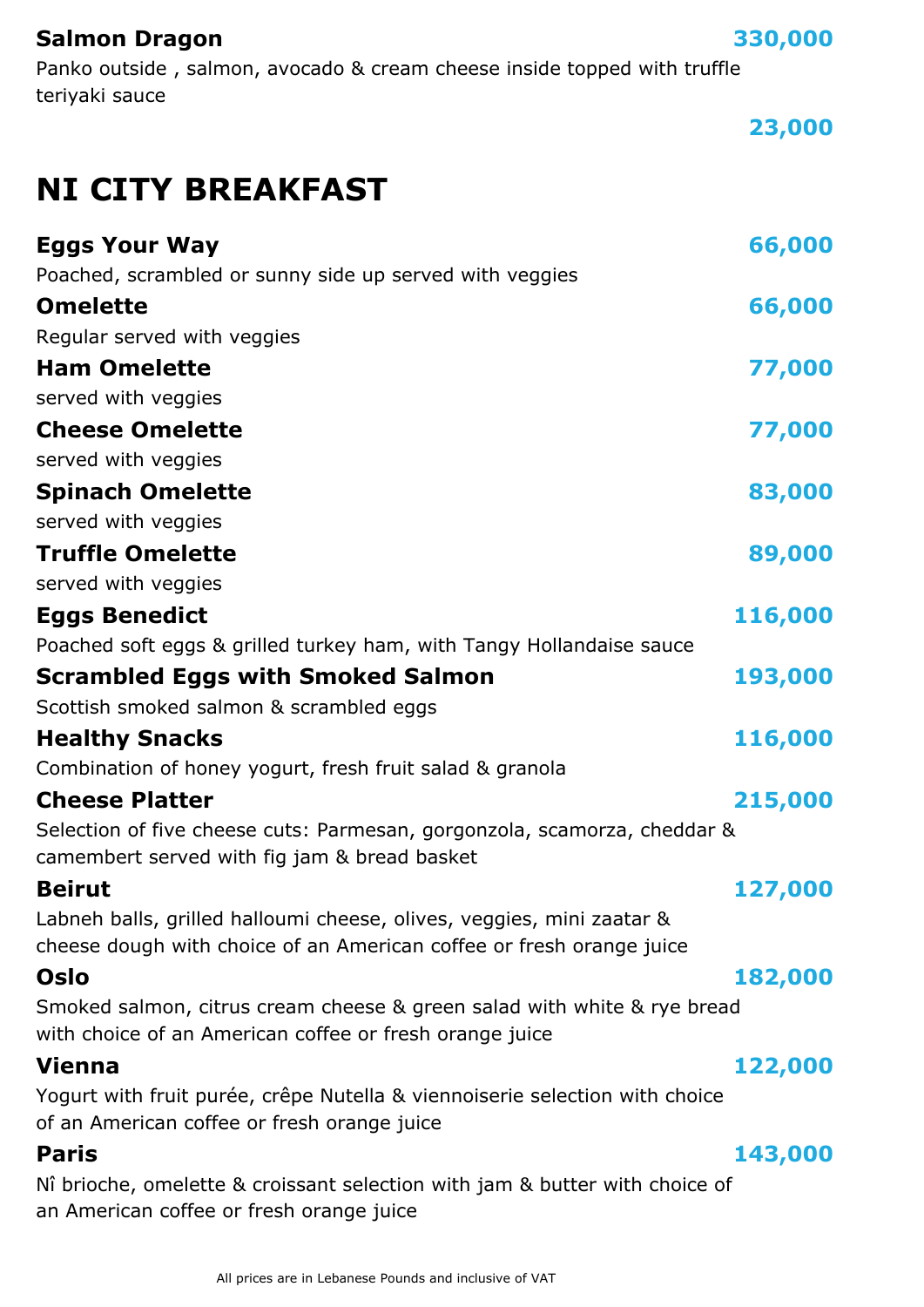| Eden                                                                                                                                                 | 110,000 |
|------------------------------------------------------------------------------------------------------------------------------------------------------|---------|
| Broccoli, carrots, mushrooms, zucchini & bell peppers with pesto-mayo sauce                                                                          |         |
| & white bread roll with choice of an American coffee or fresh orange juice                                                                           |         |
| <b>Rome</b>                                                                                                                                          | 176,000 |
| Beef salami, turkey mortadella, pecorino & parmesan cheese with pesto mayo<br>sauce, focaccia & white bread rol                                      |         |
| Choice of an American coffee or fresh orange juice                                                                                                   |         |
| London                                                                                                                                               | 155,000 |
| Beef sausage, grilled tomatoes, hash brown, baked beans & mushrooms with<br>white bread roll with choice of an American coffee or fresh orange juice |         |
| <b>MORNING DEAL</b>                                                                                                                                  | 363,000 |
| Nî Breakfast Special Beirut, Rome, Vienna with your choice of an American<br>coffee or fresh orange juice                                            |         |
| Choice of an American coffee or fresh orange juice                                                                                                   |         |
| <b>Breakfast Buffet</b>                                                                                                                              | 120,000 |
| Breakfast Buffet is served every Saturday & Sunday                                                                                                   |         |
| <b>DESSERTS</b>                                                                                                                                      |         |
| <b>Pancake</b>                                                                                                                                       | 127,000 |
| With your choice of Nutella or maple syrup                                                                                                           |         |
| <b>Crêpe Nuts</b>                                                                                                                                    | 132,000 |
| choco cream, banana, almonds & hazelnuts served with vanilla ice cream                                                                               |         |
| Crêpe Strawberry                                                                                                                                     | 132,000 |
| White chocolate & fresh strawberry, served with strawberry ice cream                                                                                 |         |
| <b>Chocolate Fondant</b>                                                                                                                             | 138,000 |
| Served with vanilla ice cream                                                                                                                        |         |
| <b>Crème Brulée</b>                                                                                                                                  | 122,000 |
| <b>Fruit Salad</b>                                                                                                                                   | 127,000 |
| <b>Soft Ice Cream</b>                                                                                                                                | 94,000  |
| <b>Ice Cream &amp; Sorbet</b>                                                                                                                        | 132,000 |
| 3 scoops                                                                                                                                             |         |
| <b>Iced Chocolate Truffle</b>                                                                                                                        | 132,000 |
| <b>Small Mochi 1pc</b>                                                                                                                               | 66,000  |
| <b>Brownie</b>                                                                                                                                       | 138,000 |
| Served with vanilla ice cream, whipped cream, fresh strawberry, caramel &<br>chocolate sauce                                                         |         |
| <b>Banana Spring Rolls</b>                                                                                                                           | 127,000 |

Six warm bites of banana, caramel, strawberry & vanilla ice cream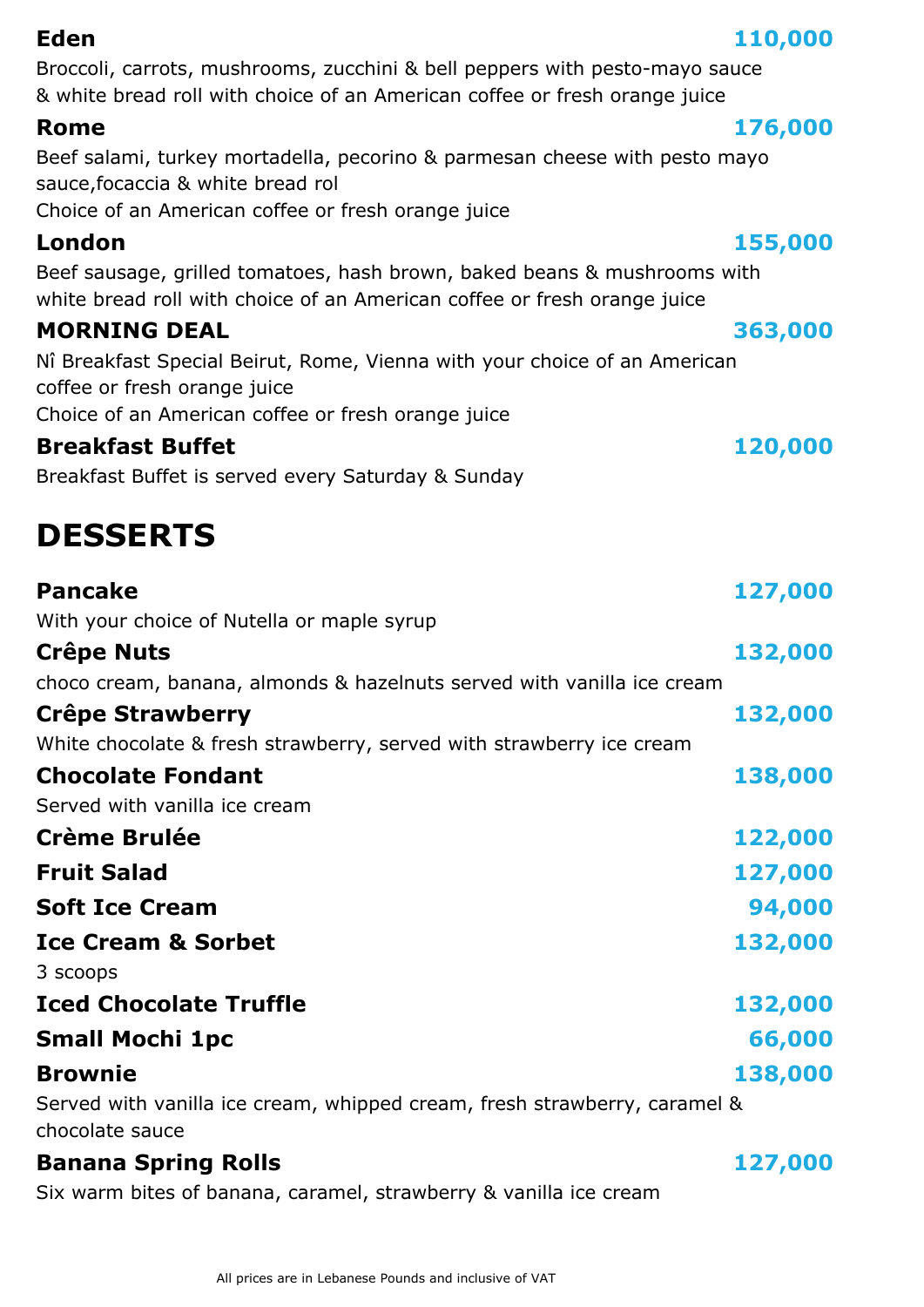| <b>Tray Dessert</b>                          | 132,000 |
|----------------------------------------------|---------|
| Served with ice cream scoop                  |         |
| <b>Nî Sweet Bites</b>                        | 495,000 |
| The chef surprise                            |         |
| <b>Pain Perdu</b>                            | 155,000 |
| With your choice of caramel or Nutella sauce |         |
| Desserts in a Jar                            | 155,000 |
| Tiramisù, Banoffee or Cheesecake             |         |
|                                              |         |

# **COLD**

| <b>Aqua Panna</b>           | 75,000  |
|-----------------------------|---------|
| <b>Perrier</b>              | 66,000  |
| <b>San Pellegrino</b>       | 97,000  |
| <b>Sohat Large</b>          | 66,000  |
| <b>Sohat Small</b>          | 40,000  |
| <b>Ginger Ale</b>           | 81,000  |
| <b>Soft Drink</b>           | 44,000  |
| <b>Ice Tea Lemon</b>        | 51,000  |
| <b>Tonic</b>                | 67,000  |
| <b>Ice Tea Peach</b>        | 51,000  |
| <b>Energy Drink</b>         | 134,000 |
| Soda                        | 67,000  |
| <b>HOT</b>                  |         |
| <b>Café Mocha</b>           | 60,000  |
| <b>Japanese Green Tea</b>   | 64,000  |
| <b>Macchiato</b>            | 51,000  |
| <b>Maple Cinnamon Latte</b> | 99,000  |
| <b>American Coffee</b>      | 42,000  |
| <b>Americano</b>            | 62,000  |
| <b>Café Latté</b>           | 60,000  |
| <b>Cappuccino</b>           | 60,000  |
|                             |         |

**Espresso Doppio 58,000**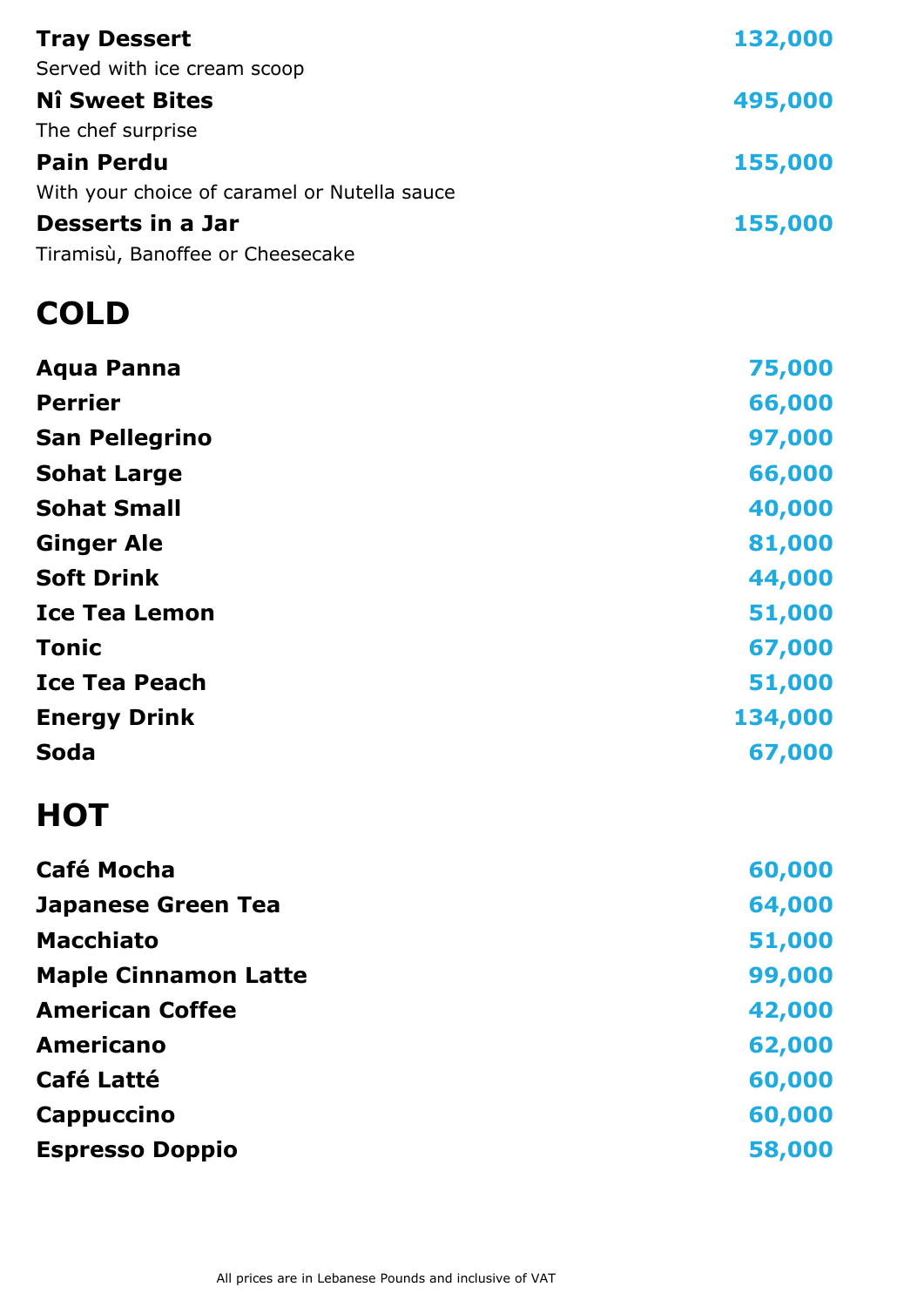| <b>Espresso</b>            | 42,000 |
|----------------------------|--------|
| <b>Hot Chocolate</b>       | 77,000 |
| <b>Nescafé</b>             | 60,000 |
| <b>Tea &amp; Infusions</b> | 42,000 |
| <b>Tiramisu Latte</b>      | 99,000 |
| <b>Lebanese Coffee</b>     | 42,000 |
| <b>White Coffee</b>        | 33,000 |
| <b>FRESH JUICES</b>        |        |
| <b>Apple</b>               |        |
|                            | 62,000 |
| <b>Avocado Chocolate</b>   | 66,000 |
| <b>Avocado Honey</b>       | 66,000 |
| <b>Avocado</b>             | 66,000 |
| <b>Carrot</b>              | 62,000 |

| <b>Orange</b>              | 62,000 |
|----------------------------|--------|
| <b>Pomegranate</b>         | 77,000 |
| <b>Seasonal Fruits</b>     | 66,000 |
| <b>Lemonade Basil</b>      | 66,000 |
| Lemonade                   | 56,000 |
| <b>Lemonade Minted</b>     | 60,000 |
| <b>Lemonade Strawberry</b> | 60,000 |
| <b>Ginger Beetroot</b>     | 77,000 |

# **ICED COFFEE**

| <b>Almond Latté</b>         | 132,000 |
|-----------------------------|---------|
| <b>Caramel Frappé</b>       | 99,000  |
| <b>Frappé Al Caffé</b>      | 110,000 |
| <b>Mocha Frappé</b>         | 110,000 |
| <b>Vanilla Iced Coffee</b>  | 122,000 |
| <b>Cinnamon Iced Coffee</b> | 122,000 |
| <b>Affogato Coffee</b>      | 110,000 |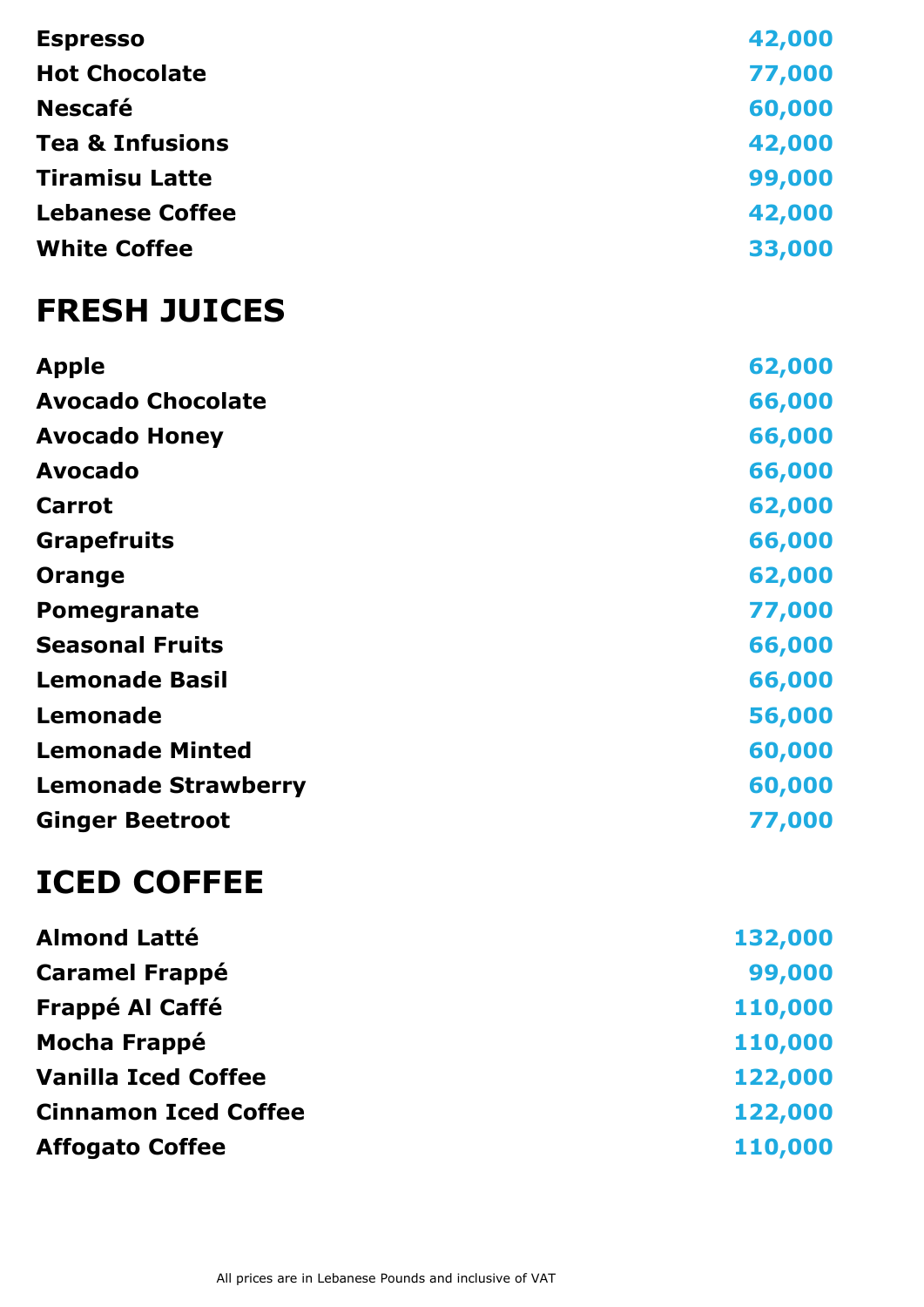# **SMOOTHIES**

| <b>Cookies &amp; Cream</b>             | 132,000 |
|----------------------------------------|---------|
| <b>Lotus &amp; Toffee</b>              | 132,000 |
| <b>Mangolicious</b>                    | 99,000  |
| <b>Melonade</b>                        | 99,000  |
| <b>Mix Berries</b>                     | 132,000 |
| Ni's Milkshake                         | 110,000 |
| Oreo, vanilla, chocolate or strawberry |         |
| <b>Passion &amp; Peach</b>             | 132,000 |
| <b>Strawberry Yogurt</b>               | 132,000 |

# **VIRGIN FRUIT COCKTAILS**

| <b>Bartender Signature</b>     | 110,000 |
|--------------------------------|---------|
| <b>Apple Ginger</b>            | 110,000 |
| <b>Lychee &amp; Strawberry</b> | 110,000 |
| <b>Mojito Strawberry</b>       | 110,000 |
| <b>Virgin Summer Vibes</b>     | 132,000 |
| <b>Yuzu Passion</b>            | 143,000 |
| <b>Pomegranate Smash</b>       | 143,000 |
| <b>Coconut Twist</b>           | 99,000  |

# **ALCOHOLIC COCKTAILS**

| 128,000 |
|---------|
| 143,000 |
| 165,000 |
| 165,000 |
|         |

# **BEER**

| <b>Almaza</b>   | 74,000  |
|-----------------|---------|
| Local           |         |
| <b>Heineken</b> | 100,000 |
| Imported        |         |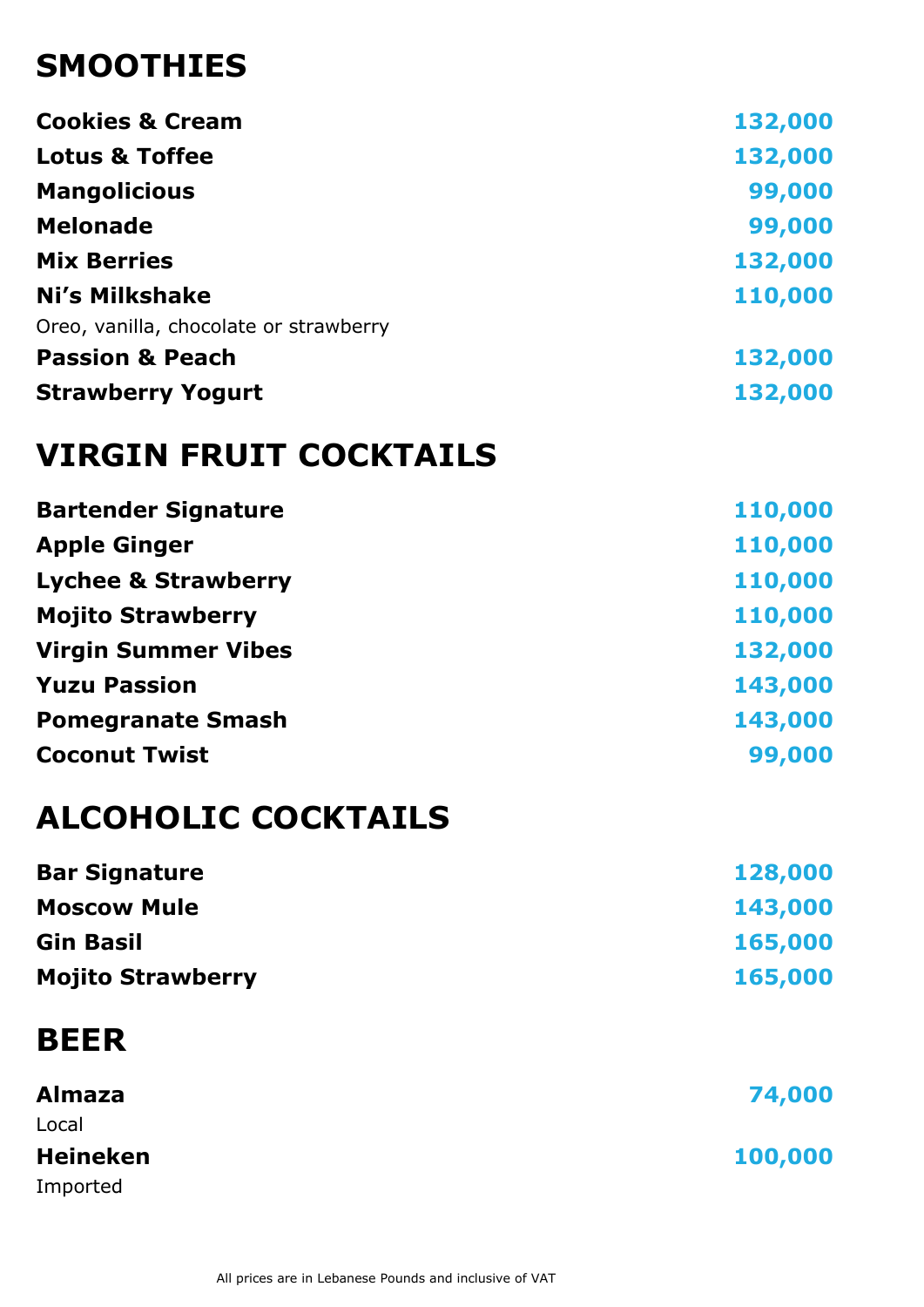| <b>Non Alcoholic Beer</b>                                                                                  | 74,000    |
|------------------------------------------------------------------------------------------------------------|-----------|
| <b>WHISKY</b>                                                                                              |           |
| <b>Dewars White Label</b><br>Regular Whiskey                                                               | 132,000   |
| <b>Jameson</b>                                                                                             | 165,000   |
| Premium Whiskey<br>Irish Blended                                                                           |           |
| <b>VODKA</b>                                                                                               |           |
| <b>Absolut</b>                                                                                             | 132,000   |
| Regular Vodka                                                                                              |           |
| <b>Stolichnaya Gold</b><br>Premium Vodka                                                                   | 155,000   |
|                                                                                                            |           |
| <b>GIN</b>                                                                                                 |           |
| <b>Gordons</b>                                                                                             | 132,000   |
| Regular Gin                                                                                                |           |
| <b>Bombay Sapphire</b><br>Premium Gin                                                                      | 155,000   |
| <b>SAKE</b>                                                                                                |           |
| <b>House Sake by Jar</b>                                                                                   | 264,000   |
| <b>WHITE WINE LOCAL</b>                                                                                    |           |
| <b>Local Wine by Jar</b>                                                                                   | 123,000   |
| <b>Château Musar</b>                                                                                       | 1,089,000 |
| Obeidy and Merwah                                                                                          |           |
| Pine resin, pears, thyme & lemongrass<br><b>Ixsir Grande Reserve</b>                                       | 941,000   |
| Viognier, Sauvignon, Chardonnay<br>Nose is enticed by an explosion of white flowers, peach & citrus fruits |           |
| <b>Blanc de Blancs, Château Ksara</b>                                                                      | 551,000   |
| Chardonnay, Sauvignon Blanc, Semillon<br>Floral aroma, soft, fresh and long lasting on the palate          |           |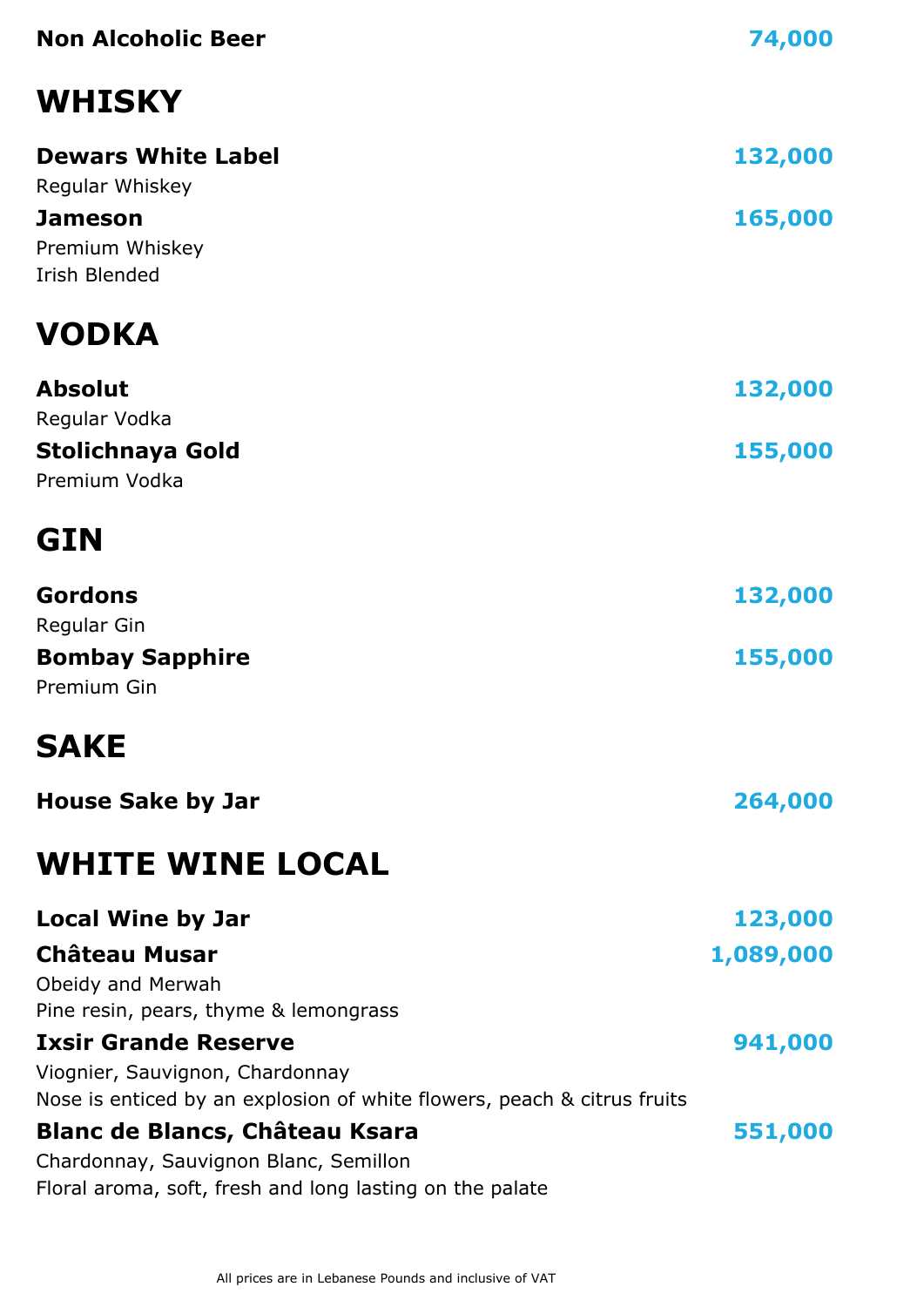# **RED WINE LOCAL**

| <b>Local Wine by Jar</b>                                                                                                            | 123,000   |
|-------------------------------------------------------------------------------------------------------------------------------------|-----------|
| Chateau Kefraya                                                                                                                     | 957,000   |
| <b>Chateau Ksara</b>                                                                                                                | 869,000   |
| <b>Château Musar</b>                                                                                                                | 1,980,000 |
| Cabernet Sauvignon, Cinsault, Carignan<br>Mulberries, black cherries, black forest-fruits, plums with a hint of mocha               |           |
| <b>Ixsir Grande Reserve</b>                                                                                                         | 990,000   |
| Syrah, Cabernet Sauvignon                                                                                                           |           |
| Aromas of mature fruits and spices, rich and mellow yet always-complex palate                                                       |           |
| Réserve du Couvent, Château Ksara                                                                                                   | 551,000   |
| <b>ROSE WINE LOCAL</b>                                                                                                              |           |
| <b>Local Wine by Jar</b>                                                                                                            | 123,000   |
| Myst, Château Kefraya                                                                                                               | 551,000   |
| Tempranillo, Syrah, Grenache, Mourvèdre, Sangiovese<br>Notes of forest berries, litchi, strawberry and a final hint of blackcurrant |           |
| Sunset, Château Ksara                                                                                                               | 528,000   |
| Cabernet Franc, Syrah<br>Red berries aroma and a hint of spiciness, fresh and vivid taste                                           |           |
| <b>Musar Jeune</b>                                                                                                                  | 518,000   |
| Cinsault, Mourvèdre                                                                                                                 |           |
| Strawberries, tangerines with a hint of spice and salinity                                                                          |           |
| <b>WHITE WINE IMPORTED</b>                                                                                                          |           |
| <b>Imported Wine by Glass</b>                                                                                                       | 167,000   |
| <b>Pinot Grigio, Astoria</b>                                                                                                        | 1,211,000 |
| Italy                                                                                                                               |           |
| <b>Chablis, Domaine Chatelain</b><br>Bourgogne, France                                                                              | 2,475,000 |
| Gavi Di Gavi, Marchesi Di Barolo                                                                                                    | 1,980,000 |
| Italy                                                                                                                               |           |
| <b>Pinot Grigio, Colli Vincentini</b><br>Italy                                                                                      | 1,211,000 |